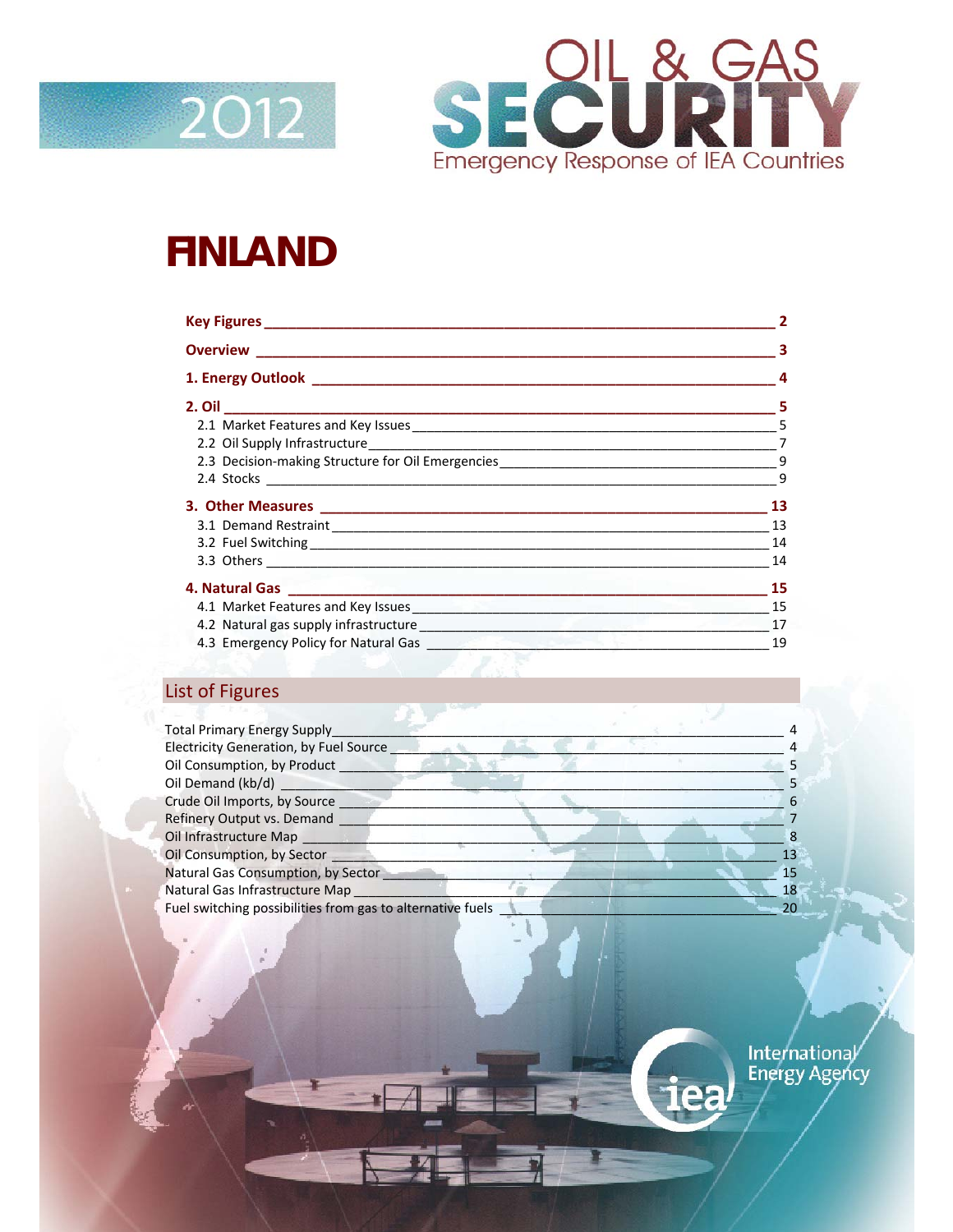| <b>Kev</b><br>Oil Data   |        |        |        |        |        |        |        |        |
|--------------------------|--------|--------|--------|--------|--------|--------|--------|--------|
|                          | 1985   | 1990   | 1995   | 2000   | 2005   | 2009   | 2010   | 2011   |
| Production (kb/d)        | ۰      |        |        |        |        |        |        |        |
| Demand (kb/d)            | 205.3  | 225.5  | 203.1  | 212.8  | 218.4  | 206.6  | 214.2  | 204.8  |
| Motor gasoline           | 35.2   | 46.0   | 43.9   | 41.2   | 43.4   | 39.8   | 38.9   | 37.5   |
| Gas/diesel oil           | 79.9   | 85.8   | 80.7   | 87.2   | 86.4   | 82.5   | 87.9   | 81.6   |
| Residual fuel oil        | 49.1   | 41.9   | 33.8   | 35.7   | 34.8   | 24.0   | 25.3   | 20.8   |
| Others                   | 41.1   | 51.9   | 44.7   | 48.8   | 53.8   | 60.3   | 61.9   | 64.9   |
| Net imports (kb/d)       | 205.3  | 225.5  | 203.1  | 212.8  | 218.4  | 206.6  | 214.2  | 204.8  |
| Import dependency        | 100.0% | 100.0% | 100.0% | 100.0% | 100.0% | 100.0% | 100.0% | 100.0% |
| Refining capacity (kb/d) | 299    | 241    | 265    | 265    | 265    | 265    | 265    | 265    |
| Oil in TPES              | 38.9%  | 34.4%  | 29.0%  | 28.6%  | 30.3%  | 28.4%  | 26.5%  |        |

### Finland

### **End-Month Total Oil Stock Levels<sup>1</sup> - Five Year Range**



#### **Key Natural Gas Data**

|                            | 1985   | 1990    | 1995    | 2000    | 2005    | 2009    | 2010    | $2011 *$ |
|----------------------------|--------|---------|---------|---------|---------|---------|---------|----------|
| Production (mcm/y)         |        |         |         |         |         |         |         |          |
| Demand (mcm/y)             | 996    | 2681    | 3 4 8 6 | 4 1 9 9 | 4 4 3 5 | 4 2 6 9 | 4 700   | 4 101    |
| Transformation             | 390    | 1 199   | 1956    | 2 759   | 3078    | 2 6 9 4 | 3047    |          |
| Industry                   | 553    | 1 1 5 6 | 1 187   | 1 060   | 952     | 1086    | 1 1 7 1 |          |
| Residential                | 31     | 34      | 21      | 28      | 37      | 53      | 59      | ٠        |
| Others                     | 22     | 292     | 322     | 352     | 368     | 436     | 423     |          |
| Net imports (mcm/y)        | 996    | 2681    | 3 4 8 6 | 4 1 9 9 | 4 4 3 5 | 4 2 6 9 | 4 700   | 4 101    |
| Import dependency          | 100.0% | 100.0%  | 100.0%  | 100.0%  | 100.0%  | 100.0%  | 100.0%  | 100.0%   |
| <b>Natural Gas in TPES</b> | 3.2%   | 7.9%    | 10.1%   | 11.0%   | 11.0%   | 10.8%   | 10.8%   |          |

*\* based on monthly data submissions to the IEA.*

#### **End-Month Natural Gas Stock Levels<sup>2</sup> - Five Year Range**



*1 -Primary oil stocks on national territory; these exclude utility stocks and including pipeline and entrepot stocks where known.*

*2 -Stocks held on national territory as reported to the IEA in monthly data submissions*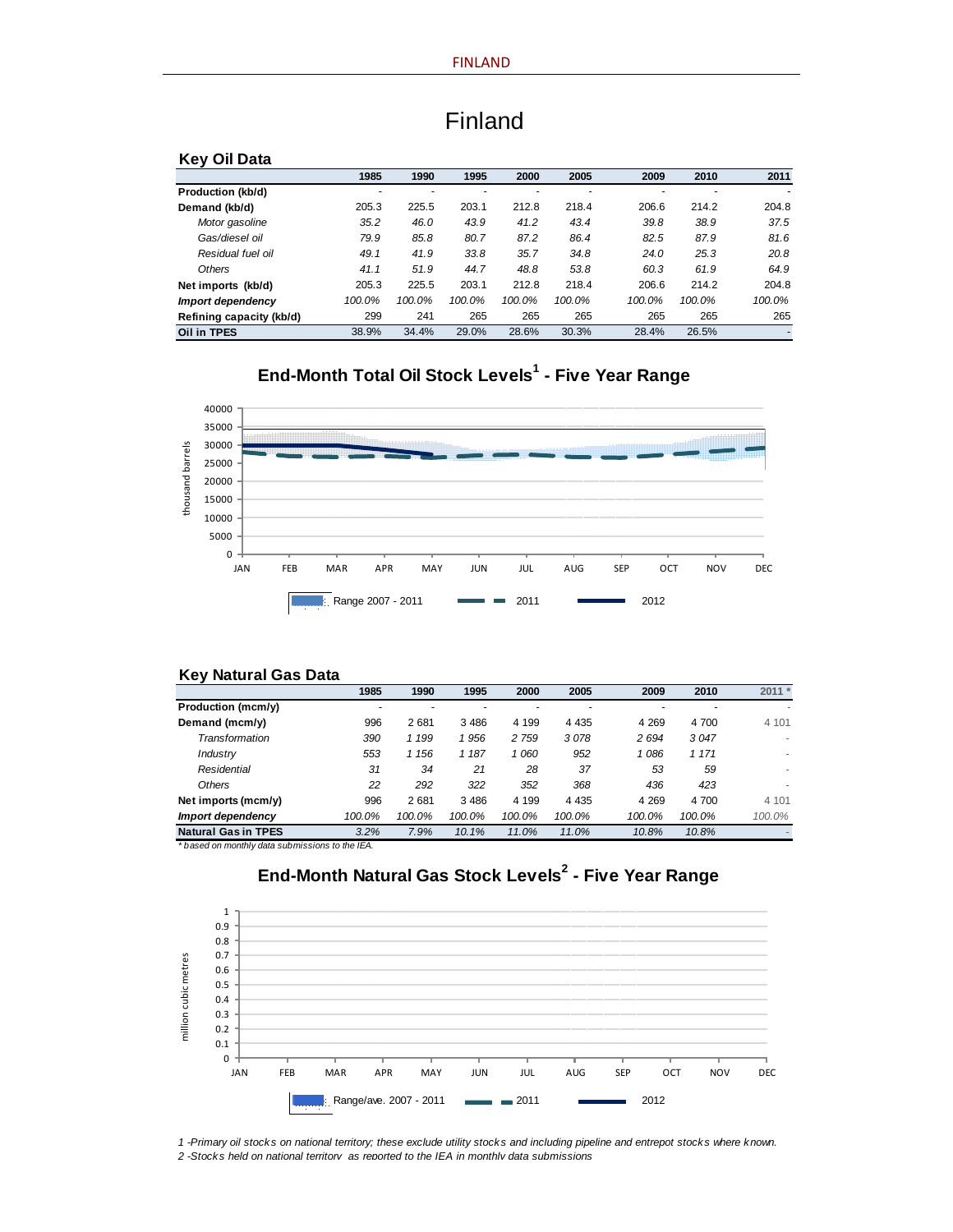### **OVERVIEW**

Oil has been a main energy source in Finland, accounting for some 26% of the country's total primary energy supply (TPES) in 2010. Finland's oil demand slightly increased from 202 thousand barrels per day (kb/d) in 2000 to 223 kb/d in 2007, and then decreased to 209 kb/d in 2011. The transport sector accounted for about 47% of the total oil consumption in 2010.

As Finland has no domestic oil production, it is entirely dependent upon crude oil imports. In 2011, its oil imports were around 343 kb/d, consisting of 217 kb/d of crude oil, 16 kb/d of NGLs and feedstock, and 110 kb/d of refined products. Around 89% of the total crude oil imports came from Russia. In the country, there are two refineries with a total crude distillation capacity of around 261 kb/d. Finland was a net exporter of refined product, exporting around 154 kb/d of refined products in 2011.

Finland meets its stockholding obligation to the IEA by holding government stocks and by placing a minimum stockholding obligation on industry. Under the relevant acts, the National Emergency Supply Agency (NESA) manages the public oil emergency reserves. Oil importers are obliged to hold at least two months of stocks based on an average of their imports from the previous year.

Finland held 29 million barrels (mb) of oil stocks for oil emergencies at the end of April 2012, equating to 148 days of 2011 net‐imports. Some 40% of the total stocks were held in the form of middle distillates, while the share of crude oil was around 23% of the total. Finland's oil stocks in terms of days of net imports have consistently been well above 120 days since July 2008, and government stock levels have been above 50 days of net imports since September 2006.

The use of emergency oil stocks is central to Finland's emergency response policy, which can be complemented by demand restraint measures. In an IEA coordinated action, Finland would likely respond by releasing government stocks.

The share of natural gas in the country's TPES stood at 11% in 2010. Finland's gas demand increased from 0.5 billion cubic meters (1.3 mcm/d) in 1974 to 5 bcm (13.7 mcm/d) in 2005, and then has slightly decreased to 4.7 bcm (12.8 mcm/d) in 2010. Without domestic natural gas production, Finnish gas demand is entirely met by imports from Russia supplied via a twinpipeline connection.

Key elements for Finland's overall gas security policy are compulsory stocks in the form of oil products for fuel switching, control of excess supply and cut back of contractual supplies. The gas importer, gas plants and municipal users consuming above a certain amount of gas are each obliged to hold alternative fuel stocks corresponding to 3 month's natural gas import/consumption. NESA also holds alternative fuel stocks for gas disruptions, and it decides the amount of its stocks with consideration for the Government's objective to have stocks of imported fuels corresponding to five months' consumption of all imported fuels. It covers stocks for industrial use on which there is no stockholding obligation. Substitute fuels for gas are light fuel oil, heavy fuel oil and propane gas.

The transmission system operator, Gasum Oy, is responsible for assuring gas supplies to protected customers which can only use gas, by providing air‐mixed propane gas. In case of a natural gas disruption, LPG stocks are also planned to be used in the Porvoo refinery which is one of the largest consumers of natural gas in the country. Small amount of domestically liquefied LNG stocks can also be made available during gas disruptions.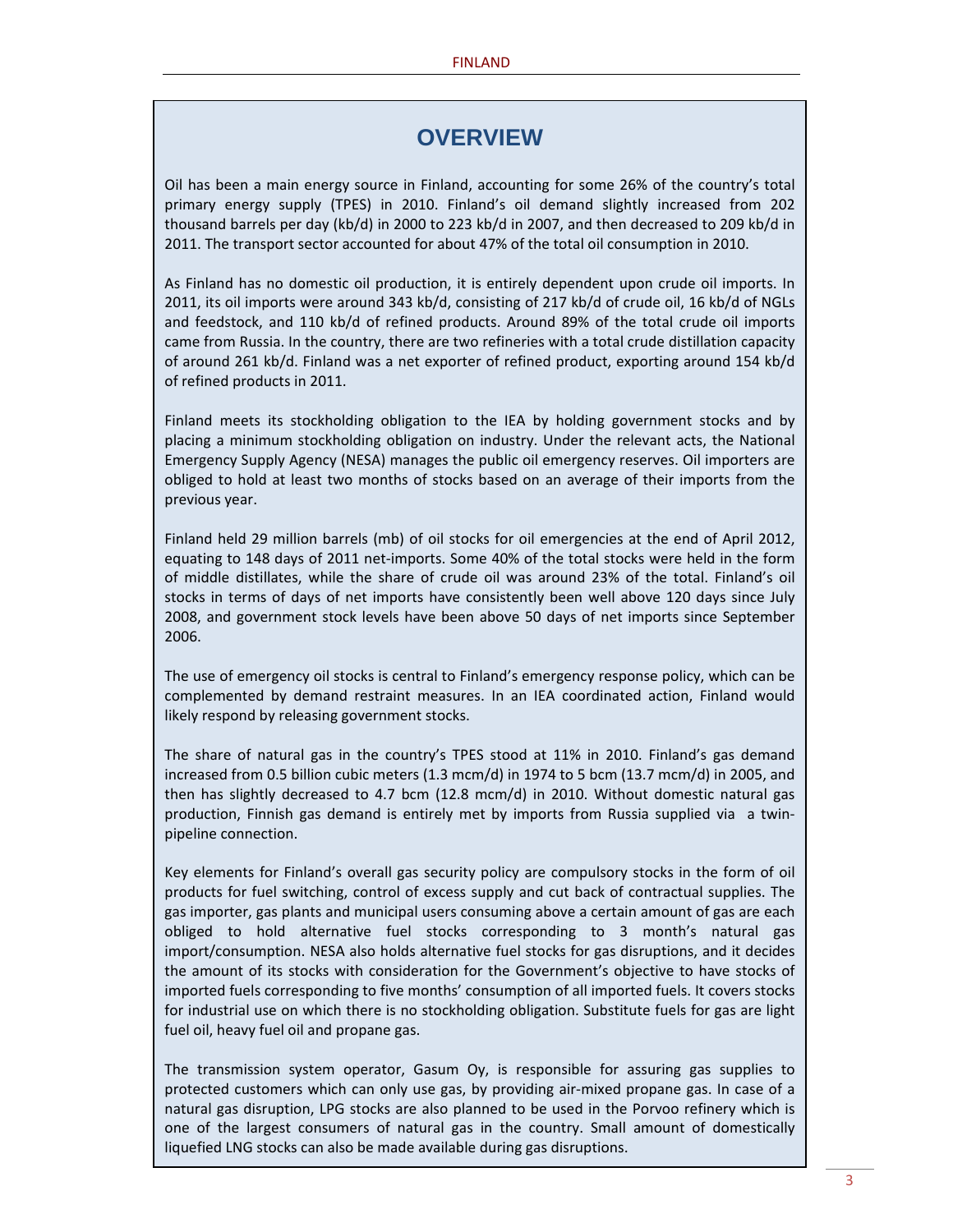# **1. Energy Outlook**

Oil has been a main energy source in Finland, accounting for some 26% of the country's total primary energy supply (TPES) in 2010. Renewable energy sources is also a large energy source in Finland, whose share in the country's TPES increased to 26% in the same year. The share of natural gas in the country's TPES steadily increased from 3% in 1977 to 11% in 2010. Nuclear energy provided 17% of TPES, while coal represented 19% of the country's energy supply.



Finland's TPES has risen steadily to 36.6 million tonnes of oil equivalent (Mtoe) in 2004, and marginally decreased to 35.4 Mtoe in 2010. However, the Administration's available projections for energy use in Finland imply that TPES will grow at a compound annual growth rate of less than 1% from 2010 to 2025, rising to over 38.7 Mtoe in 2025.

The Administration aims to increase the share of renewables to 38% of its TPES to meet its EU target. In addition to the existing four nuclear power plants in operation in the country, a fifth nuclear plant is under construction as of 2012. As Finland has a plan to construct two further plants, the share of fossil fuels in the TPES is expected to fall below the current level.



*Source: Energy Balances of OECD Countries, IEA*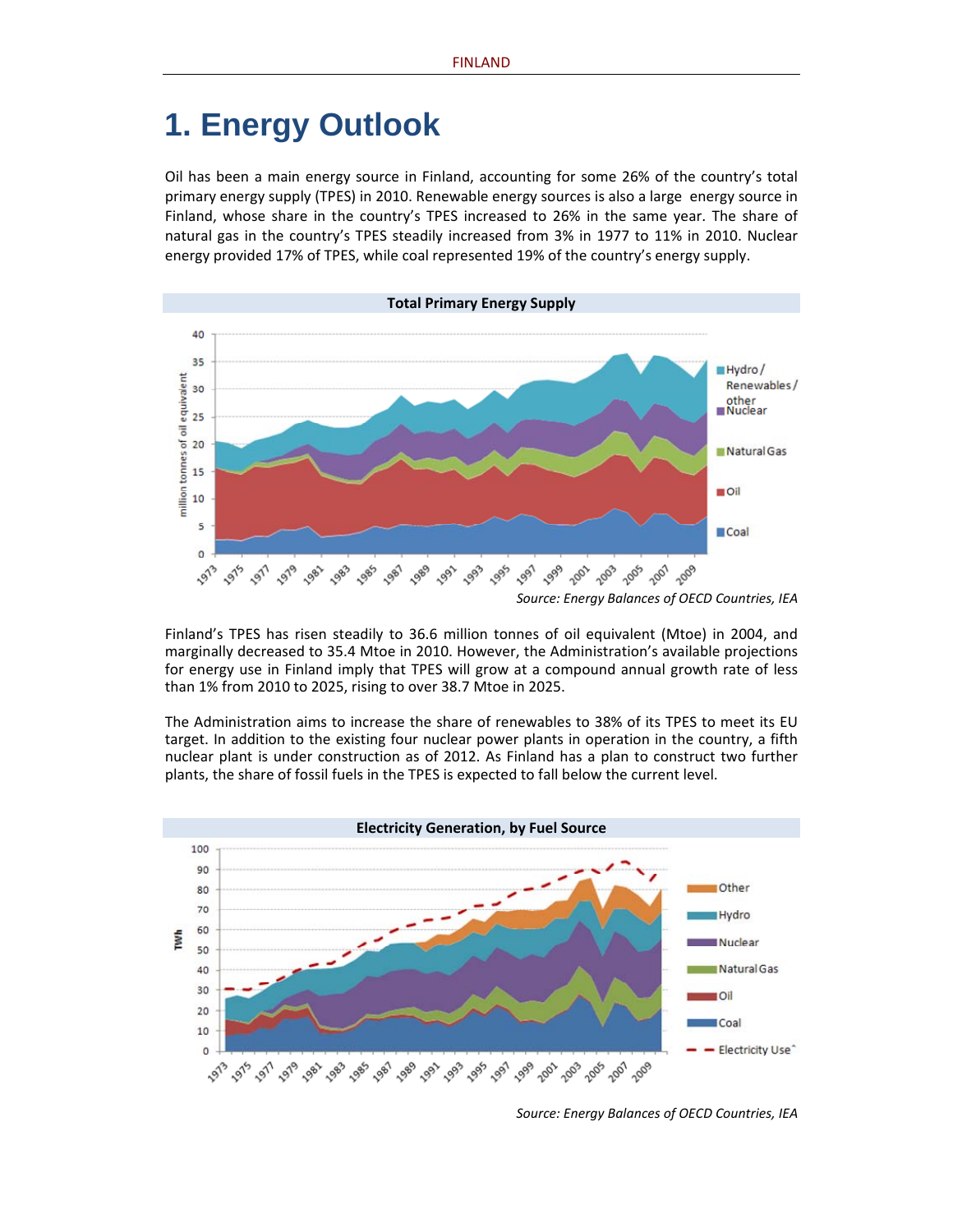# **2. Oil**

### **2.1 Market Features and Key Issues**

Finland does not have domestic production of crude oil, so Finnish oil demand is fully covered by imports. Its oil demand slightly increased from 202 kb/d in 2000 to 223 kb/d in 2007, and then decreased to 209 kb/d in 2011 with a compound annual decrease rate of some 1.5%.



In 2010, 47% of Finnish total oil demand was consumed in the transport sector, while the industry sector and the transformation/ energy sector accounted for 23% and 14% respectively. In terms of oil demand by product, demand for diesel has increased by 23% between 2002 and 2011, whereas demand for gasoline has decreased by 12% over the same period. Demand for heating oil/other gasoil and residential fuels dropped by 32% and 46% respectively. Demand for naphtha, kerosene, as well as for LPG and

| Oil Demand (kb/d)     |      |      |          |                        |  |  |  |
|-----------------------|------|------|----------|------------------------|--|--|--|
| kb/d                  | 2002 | 2011 |          | % change % change p.a. |  |  |  |
| LPG and Ethane        | 9    | 13   | 34.9%    | 3.4%                   |  |  |  |
| Naphtha               | 6    | 10   | 75.8%    | 6.5%                   |  |  |  |
| Gasoline              | 43   | 37   | $-12.0%$ | $-1.4%$                |  |  |  |
| Kerosene              | 10   | 17   | 59.8%    | 5.3%                   |  |  |  |
| Diesel                | 40   | 49   | 23.1%    | 2.3%                   |  |  |  |
| Heating/other Gasoil  | 47   | 32   | $-31.7%$ | $-4.1%$                |  |  |  |
| <b>Residual Fuels</b> | 39   | 21   | $-46.2%$ | $-6.7%$                |  |  |  |
| <b>Other Products</b> | 23   | 26   | 11.7%    | 1.2%                   |  |  |  |
| <b>Total Products</b> | 217  | 205  | $-5.6%$  | $-0.6%$                |  |  |  |

*Source: IEA Monthly Oil Statistics*

ethane increased by more than around 35% during the same period.

According to a forecast by the Administration, total oil demand is expected to decrease to 7.7 Mtoe (some 157 kb/d) in 2020 and to 6.9 Mtoe (some 140 kb/d) in 2035.

In Finland 6% of transport fuels should be bio components (in terms of energy content) whose raw materials are mostly imported.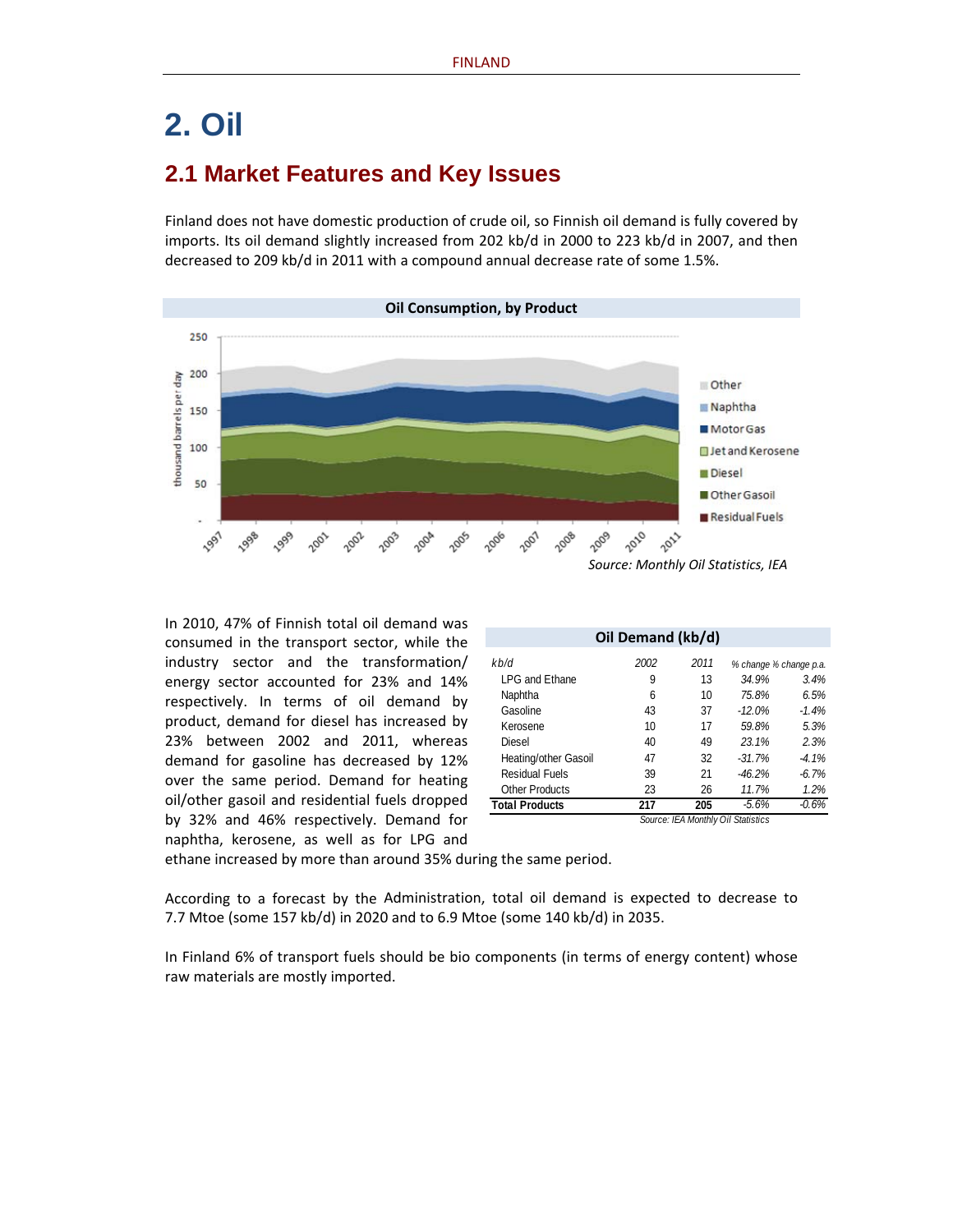#### **Imports/exports and import dependency**

Finland's oil imports in 2011 were some 343 kb/d, consisting of about 217 kb/d of crude oil, 16 kb/d NGLs and feedstock, and some 110 kb/d refined products. Finland is highly dependent on Russia as a source for its crude oil imports, which accounted for 89% of the total crude oil imports in 2011 with the rest imported from Norway. The import dependency on Russian crude oil significantly increased from 43% of total crude oil imports in 2000 to 89% in 2011, with a compound growth rate of around 7%.

In 2011, refined product imports came from Russia (53%), India (8%), Kazakhstan (8%) and Sweden (8%). However, Finland was a net exporting country of refined product in the same year, exporting around 154 kb/d of refined products, 30% of which was shipped to Sweden.



*Source: Monthly Oil Statistics, IEA*

#### **Oil Company Operations**

Neste Oil Oy, a majority state‐owned company, is a key player in the domestic market and the single crude importer owning both refineries in Finland. In the Finnish retail market, the share of Neste Oil Oy was around 33%, followed by Teboil (25%), ST1 (12%) and ABC (11%). In addition, NEOT, a joint venture between retailers, acts as a wholesale company which deals with procurement and logistics of oil products for some retail companies including ST1 and SOK (which owns ABC).

The retail market is fully open to competition, and 5 oil retail companies operate 1,947 filling stations in Finland as of December 2011. The largest are ST1 (531 stations including those of Shell which was incorporated with ST1 in 2010), Neste Oil (481), ABC (423), Teboil (337) and SEO (186).

The Finnish Petroleum Federation (FPF) acts as an umbrella organisation for the oil industry operating in Finland, representing around 95% of oil products sold on the Finnish market.

#### **Taxes and maximum price mechanism**

The oil product market is fully liberalized. Wholesale and retail prices are mainly influenced by the relevant quotation prices and exchange rates, which are driven by the global market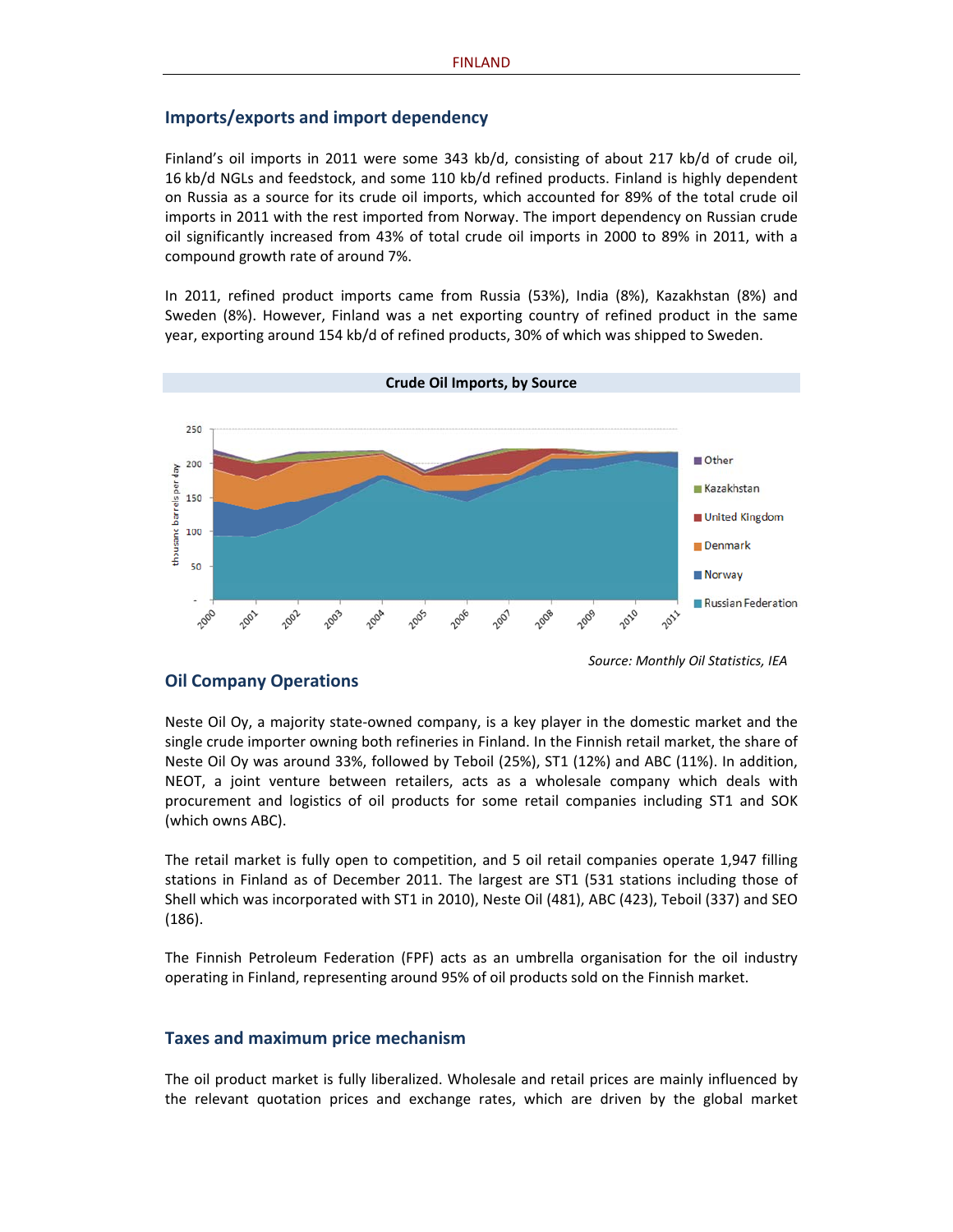fundamentals and expectations. Government interference is limited to determining the level of the excise tax and VAT. In addition, a stock fee is levied on consumption of oil products, natural gas, coal and electricity in order to finance the public stockpiling system. As of 3Q2011, while the share of all tax components in the retail price is some 58% for unleaded gasoline, the share of all tax components is some 45% for automotive diesel (for non‐commercial purposes), and about 33% for light fuel oil.

### **2.2 Oil Supply Infrastructure**

#### **Refining**

There are two refineries in Finland, with a total crude distillation capacity of around 265 kb/d: 206 kb/d for the Porvoo refinery and 58.5 kb/d for the Naantali refinery. The refineries can also process feedstocks directly in secondary units, with a total vacuum distillation capacity of around 100 kb/d.

Although the refineries started operation in the mid‐1960s (for Porvoo) and in the late 1950s (for Naantali), they are equipped with complex units as a result of investments made in 1990s and 2000s.

In 2011, total crude throughputs averaged 231 kb/d, which indicates that the overall capacity utilisation rate was over 85%. In the same year, the refined product output from the two domestic refineries totalled 302.5 kb/d. The composition of production from these refineries was gas/diesel oil (46%), gasoline (31%), residual fuel oil (8%) and LPG (4%).



With the exception of naphtha, residual fuels and other products, domestic refinery production is sufficient for meeting demand in the country. In 2011, domestic production of naphtha was able to meet 55% of domestic demand, while residual fuels amounted to some 84%, requiring imports to meet the remaining share. However, nearly half of the refined oil products outputs (44%), including gasoline and diesel oil, were exported in 2011. Domestic refinery gross output has slightly increased from 301 kb/d in 2009 to 302.5 kb/d in 2011.

#### **Ports and Pipelines**

Finland does not have either cross border oil pipelines or domestic oil pipelines. The imports of crude oil and petroleum products are mainly undertaken by tanker fleets, rail tanks and trucks. Of these transport routes, over 91% of the feedstock used at Neste Oil's refineries were supplied by sea, 7% by rail, and the rest mainly by road in 2011, and 70% of products to Neste oil's domestic customers were shipped by sea, 19% by road, and the rest by rail.

Crude oils and refined products are imported through six main oil import terminals. Of these, only Porvoo and Naantali terminals, owned by Neste Oil, can import crude oils with a total crude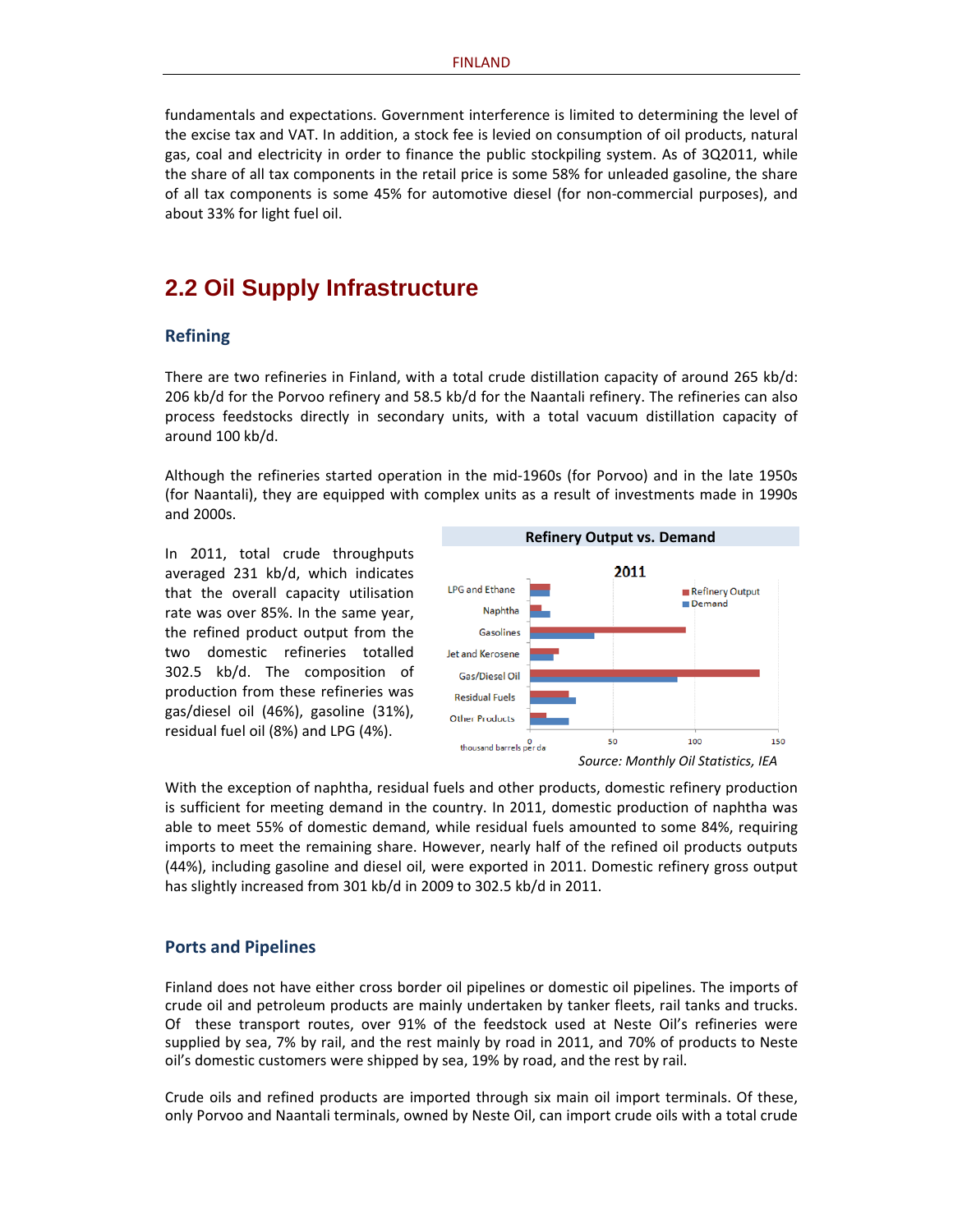oil import capacity of 19 Mt per year (some 385 kb/d): 304 kb/d in Porvoo and 81 kb/d in Naantali. Russian crude oil is imported from the nearby Russian oil port Primorsk, which is located at 147 nautical miles from the Porvoo terminal.

Importing and exporting capacity for products in the Porvoo and Naantali terminals sums up to 18 Mt per year (some 300 kb/d based on the share of product imports): 15 Mt (250 kb/d) in Porvoo and 3 Mt (50 kb/d) per year in Naantali.



#### **Storage Capacity**

Finland has a total storage capacity of over 63 million barrels (10 million cubic metres) mainly in 25 coastal and inland major storage facilities. Major coastal terminals are located at the refineries in Porvoo (44 mb or 7 mcm) and Naantali (6 mb or 1 mcm), and at Inkoo (3.1 mb or 0.5 mcm), Kokkola (2.5 mb or 0.4 mcm), Kemi (1.6 mb or 0.2 mcm) and Hamina (0.6 mb or 0.1mcm). Around two thirds of the all storage facilities are in forms of underground rock cavern storage.

While the major storage facilities are owned mostly by the industry, the public stockholding agency NESA owns more than half of the storage capacity necessary for storing public stocks.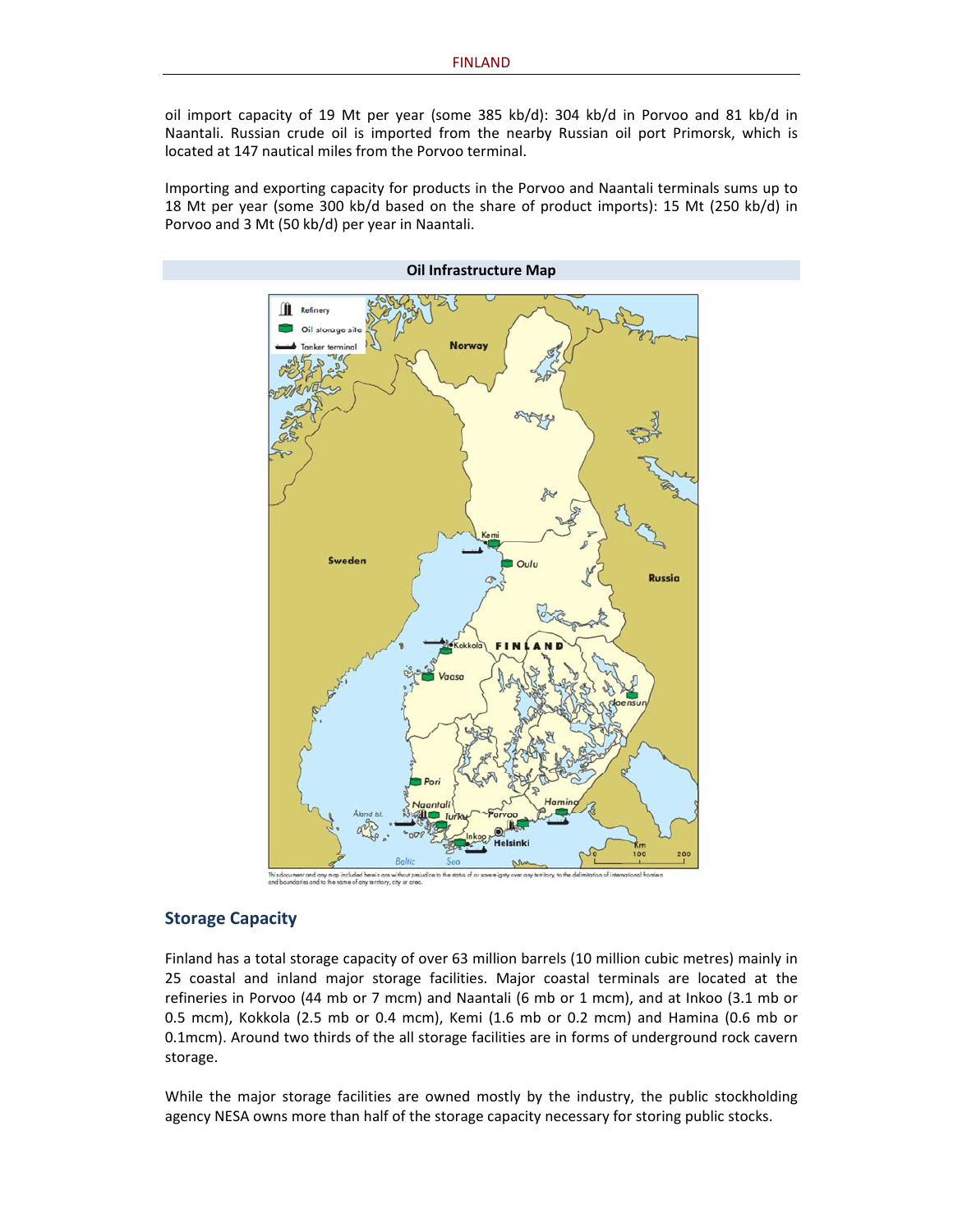### **2.3 Decision-making Structure for Oil Emergencies**

The Department of Energy in the Ministry of Employment and the Economy is responsible for general energy issues related to the security of supply in normal times as well as during supply disruptions. The Department forms the core of the Finnish National Emergency Strategic Organisation (NESO).

The NESO also includes personnel from the National Emergency Supply Agency (NESA), the Ministry of Transport and Communication, and industry. The Security of Supply Act (1992) provides the legal basis for cooperation between NESA and the industry, which is made through a pooling system such as the Oil Pool and Power and District Heat Pool. The Oil Pool updates contingency plans as well as general guidelines for a disruption, and conducts trainings and seminars.

During an emergency, the Council of State will make a decision to release public stocks, based on a proposal by the Ministry of Employment and the Economy. Obligated industry oil stocks may be released by NESA's approval in case a shortage of oil could endanger the operations of the holder of the compulsory stocks.

Finland has participated in IEA's Emergency Response Exercises in Paris. In addition, the Oil Pool and its gas section conduct domestic emergency response exercises with industry from time to time.

### **2.4 Stocks**

#### **Stockholding Structure**

Finland meets its stockholding obligation to the IEA by holding government stocks and by placing a minimum stockholding obligation on industry. Under The Act N° 1390/1992 on the Security of Supply (1992), NESA manages public oil emergency reserves.

According to the emergency reserve target set by the Government Decision on the Objectives of Security of Supply issued on 21 August 2008, the country should hold a total of five months' stocks of imported fuel consumption of oil, natural gas and coal. Even though there is no official objective for individual fuels, the Administration makes efforts to maintain stocks for each fuel at close to five months of consumption.

While oil importers are required to maintain compulsory oil stocks corresponding to two months' imports based on the average of the previous year, NESA holds the public stocks corresponding to the remaining balance of the stockholding target. The stockpiling obligation applies to the imports of crude oil, other condensates for refineries, diesel oil, light fuel oil, gasoline (motor and aviation) and jet fuel. Based on the Act N° 1070/1994 on the Compulsory Stockholding of Imported Fuels (1994), oil importers that annually import less than 39.5 kb (5,000 tons) of kerosene/jet fuels, less than 84.5 kb (10,000 tons) of motor gasoline and less than 147.5 kb (20,000 tons) of crude oil or other products are exempted from the obligation to hold compulsory stocks. As a result, four or five oil importers are obliged to hold compulsory stocks.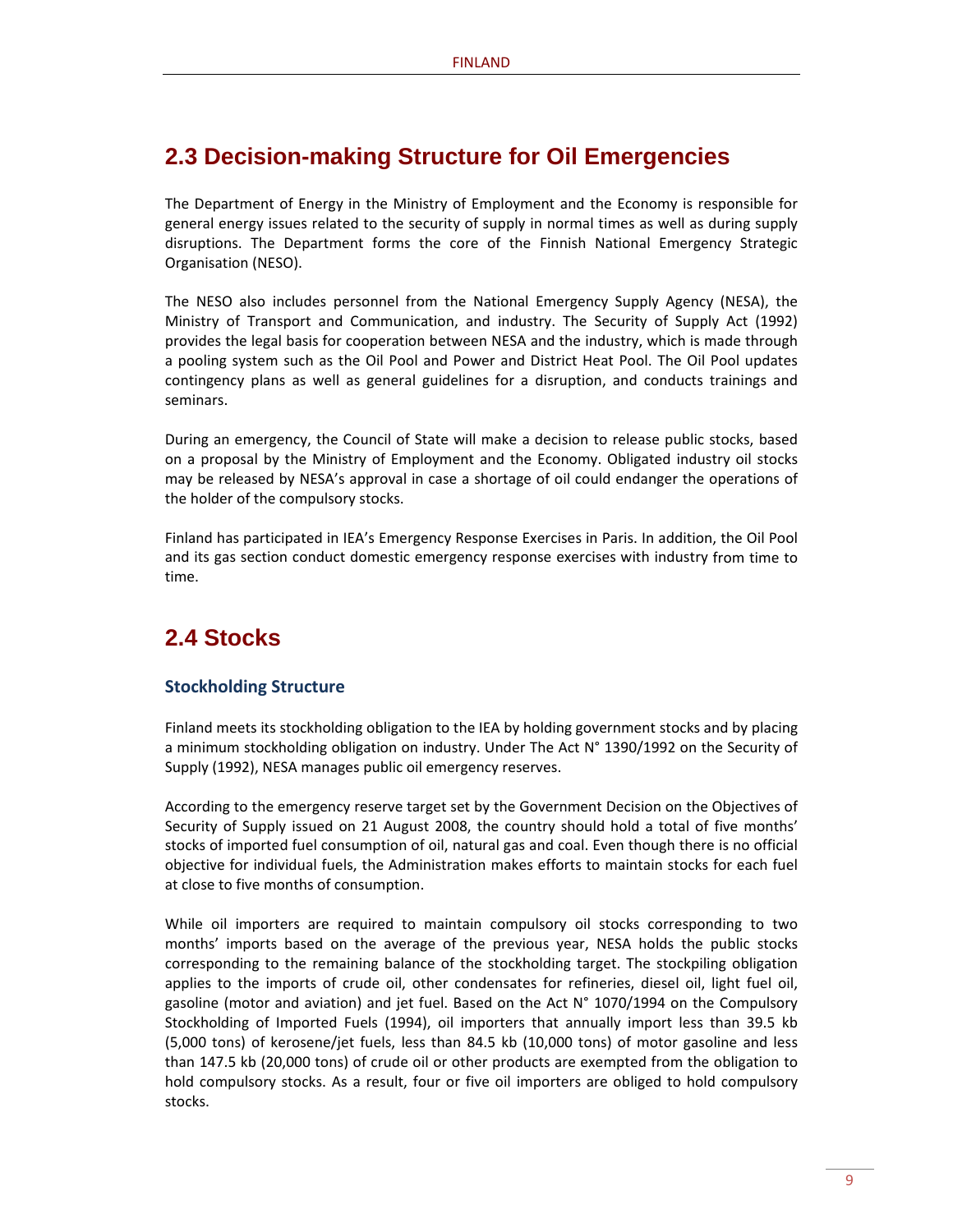NESA is responsible for ensuring the implementation of the oil stockpiling obligations. It is empowered to determine the quantities of oil to be stockpiled on an annual basis and to supervise the compulsory stocks and their use.

The Security of Supply Act forms the basis for Finland's emergency response policy. It provides the Administration with the statutory power in case of emergency to release public stocks. Under this Act, NESA manages public oil emergency reserves.

#### **Crude or Products**

Finland held some 29 mb of oil stocks (10 mb of government stocks and 19 mb of industry stocks) at the end of April 2012, equating to 148 days of 2011 net‐imports (61 days of government stocks and 87 days of industry stocks), to meet the IEA obligations. Middle distillates accounted for 65% of the total public stocks, followed by crude oil (29%) and motor gasoline (6%). In terms of industry stocks, middle distillates was also the main product held (26%), followed by crude oil (20%), NGL & feedstocks (20%), residual fuel oil (12%), and motor gasoline (9%). Compulsory stocks are comingled with commercial and operational stocks.

A crude oil importer has an obligation to hold stocks in the form of crude. However, it can apply for a permission from NESA to substitute up to 50% of this crude oil stock obligation with oil products. Likewise, importers of oil products have an obligation to hold stocks of the same products, but can apply for a permission to substitute their obligation for a particular product by other finished products. Substitution of oil products by crude oil is not allowed.

#### **Location and Availability**

Finland has bilateral agreements with Sweden, Denmark, Estonia and Latvia. At the end of April 2012, Finland held some emergency oil stocks for Sweden (456 kb), Denmark (118 kb) and non‐ member countries such as Estonia (556 kb).

Although Finnish oil importers may hold up to 20% of stocks in the countries which have concluded bilateral agreement with Finland, no compulsory stocks are held abroad as of March 2012. Public stocks maintained by NESA are not allowed to be held outside the country.

Public stocks of crude oil are located in both refineries, although most are stored at the Porvoo refinery.

For the minimum operating requirements, Finnish oil refineries hold 2 weeks of feedstocks and other oil importers hold 10‐14 days of product stocks on top of the compulsory stocks. As for public stocks held by NESA, the tank bottom calculation rule (10%) is applied.

#### **Monitoring and Non‐compliance**

Finland has consistently met its minimum IEA stockholding obligation, with total stock coverage ranging between 110 and 168 days. It has been well above 120 days since July 2008, and public stock levels have been above 50 days of net imports since September 2006. Minimum stock levels necessary to cover the 90 days of net imports required by the I.E.P. Agreement range between 14 mb to 18 mb, depending on the mix of crude and product stocks held.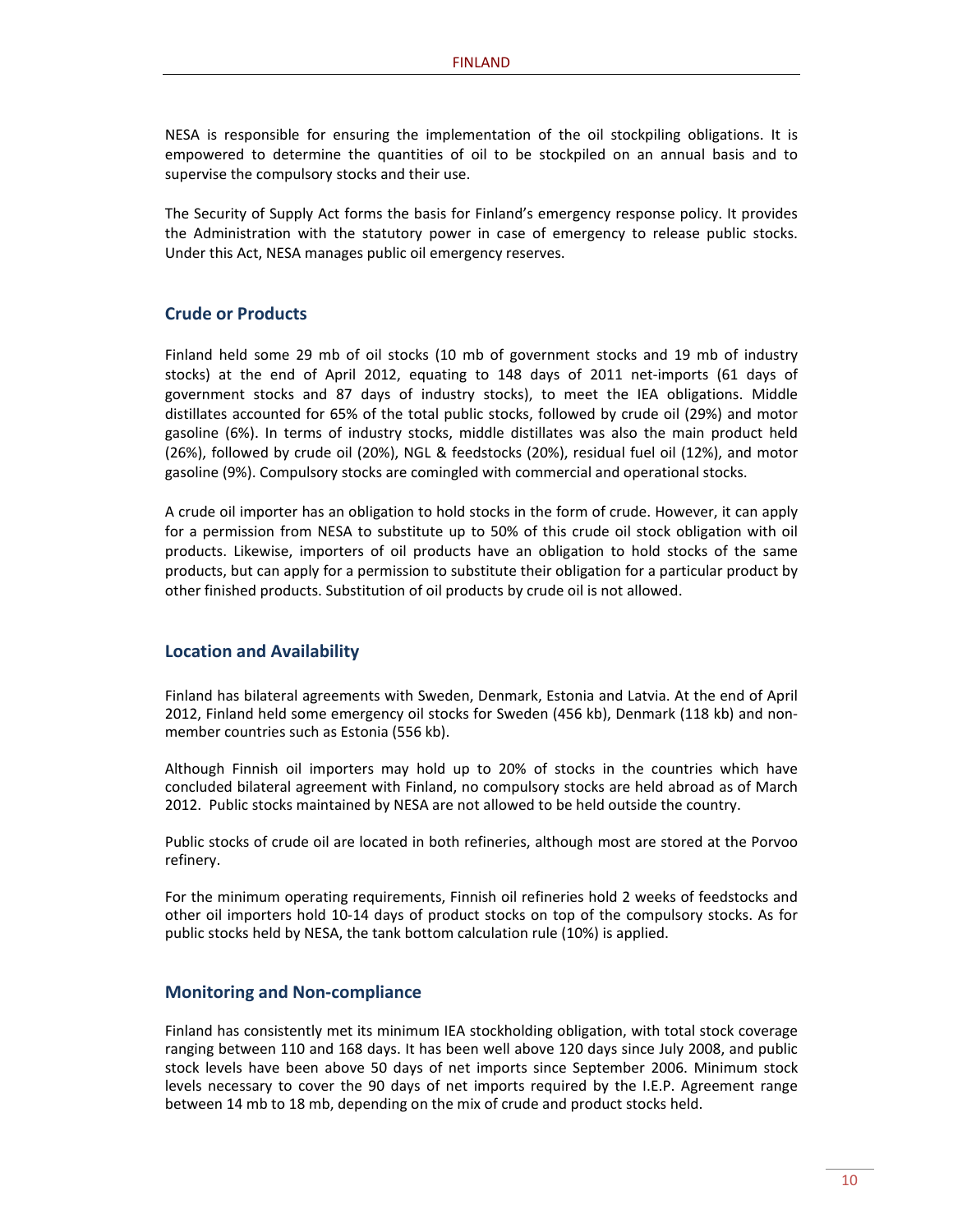NESA conducts regular on‐site audits to monitor physical availability and quality of compulsory stocks. Companies can be fined if they fail to comply with their stock obligations in terms of quality, quantity and location of oil products. There has been no serious non‐compliance of domestic stock obligations over the past years.

#### **Stock Drawdown and Timeframe**

The Act on the Supply Security requires a decision by the government (which is to say the Council of State) to draw down public stocks during an oil supply disruption. The Council of State will make a decision based on a proposal made by the Energy Department of the Ministry of Employment and the Economy in close coordination with the Oil Pool of the Finnish NESO. The amount of drawdown is to be determined based upon estimates of imports, exports and estimated consumption. The Government's decision could be made in two to four days.

Upon receiving the stock release order from the government, NESA would release public stocks to oil refineries, oil companies and major consumers through public tenders. Foreign companies are also allowed to participate in the tendering.

For the industry obligation, NESA may, upon request, authorize industry holders of compulsory stocks to use their obligated stocks if the holder's production or business would be at risk. It is estimated that such a decision could be made in two days. Decisions on how the compulsory stocks should practically be released are made by the stockholder. In June 2012, the Government submitted a proposal to the Finnish parliament for an amendment of the Act on the Compulsory Stockholding of Imported Fuels to allow the Ministry of Employment and the Economy to temporarily release compulsory industry stocks to meet international commitments such as IEA and EU obligations.

During a crisis, Finland would be able to drawdown public stocks at the following rates. For the second week following the government decision to release stocks, the drawdown would be at a maximum rate of 50 kb/d, which is a quarter of the domestic oil demand in 2011. The maximum drawdown rate would increase to 70 kb/d during the fifth week with crude oil released and would be raised to 100 kb/d by the ninth week.

#### **Financing and Stockholding Costs**

Public stockpiling costs, including operation and management fees, are financed by a levy called Precautionary stock fee. It is charged on end-user prices of gasoline, diesel, fuel oils, coal, natural gas and electricity. The level of the stock fee is 2.86 Euros per tonne for low sulphur fuel oil, 6.73 Euros per kilolitre for motor gasoline, 3.53 Euros per kilolitre for light fuel oil and diesel oil, 2.86 Euros per kilolitre for heavy fuel oil.

The Precautionary stock fee is collected by the Finnish Customs and passed on to NESA directly. The total annual budget of NESA amounts to around 50 million Euros, around 20% of which (10 million Euros per year) are used for stockholding of energy resources, as NESA is also responsible for other supply security issue including food security, transportation logistics and healthcare.

Annual storage costs vary from below 10 Euros per tonne (or 1.36 Euros per barrel in case of crude) in caverns to above 25 Euros per tonne (3.4 Euros per barrel) in tank farms. As two thirds of the storage facilities owned by NESA are in the form of underground cavern, most of storage cost is limited to below 10 Euros per tonne.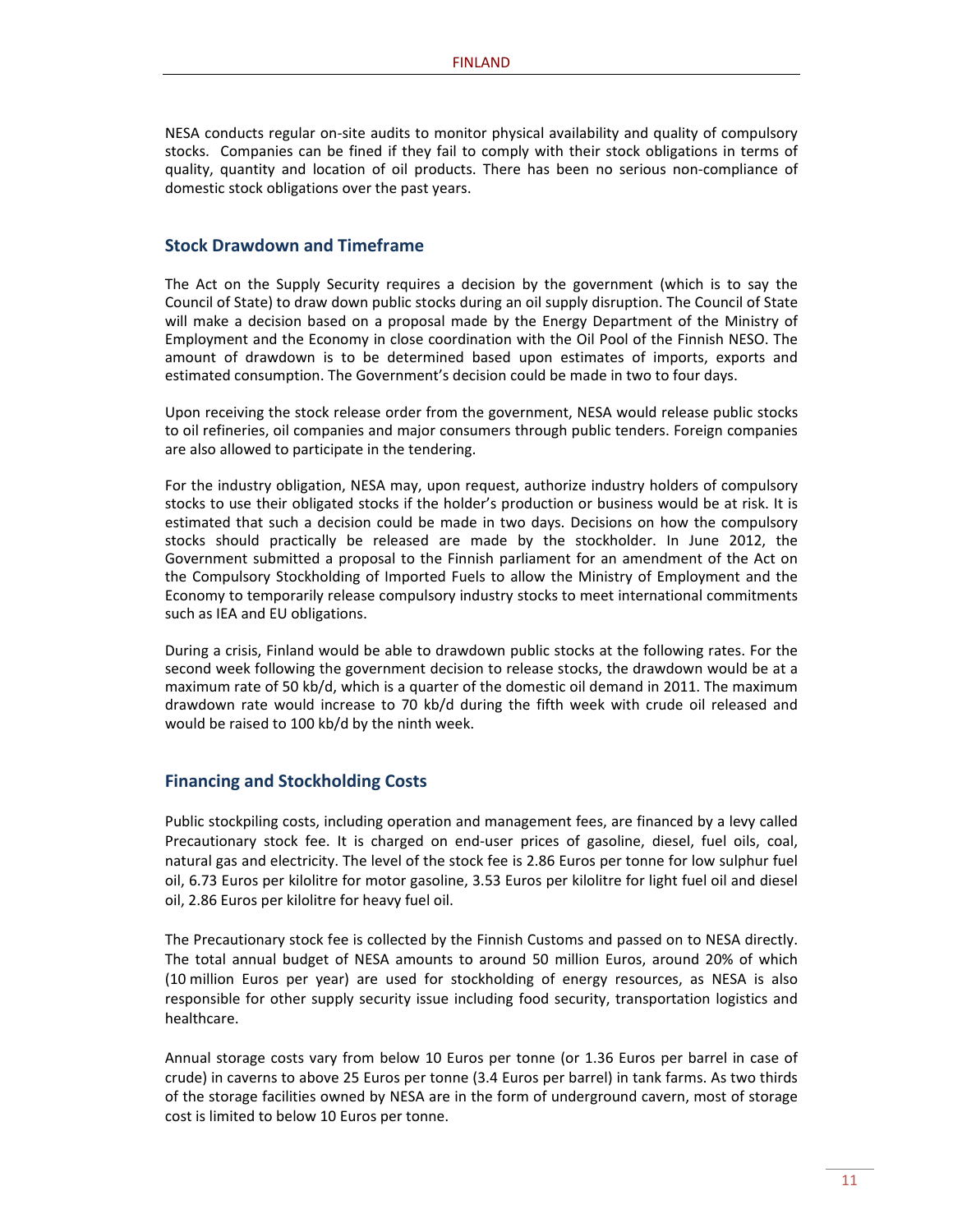The Finnish government does not provide financial support for building compulsory industry stocks. All refiners and importers must self‐fund the operational costs of meeting emergency requirements. These costs are implicitly passed on to final consumers in market prices.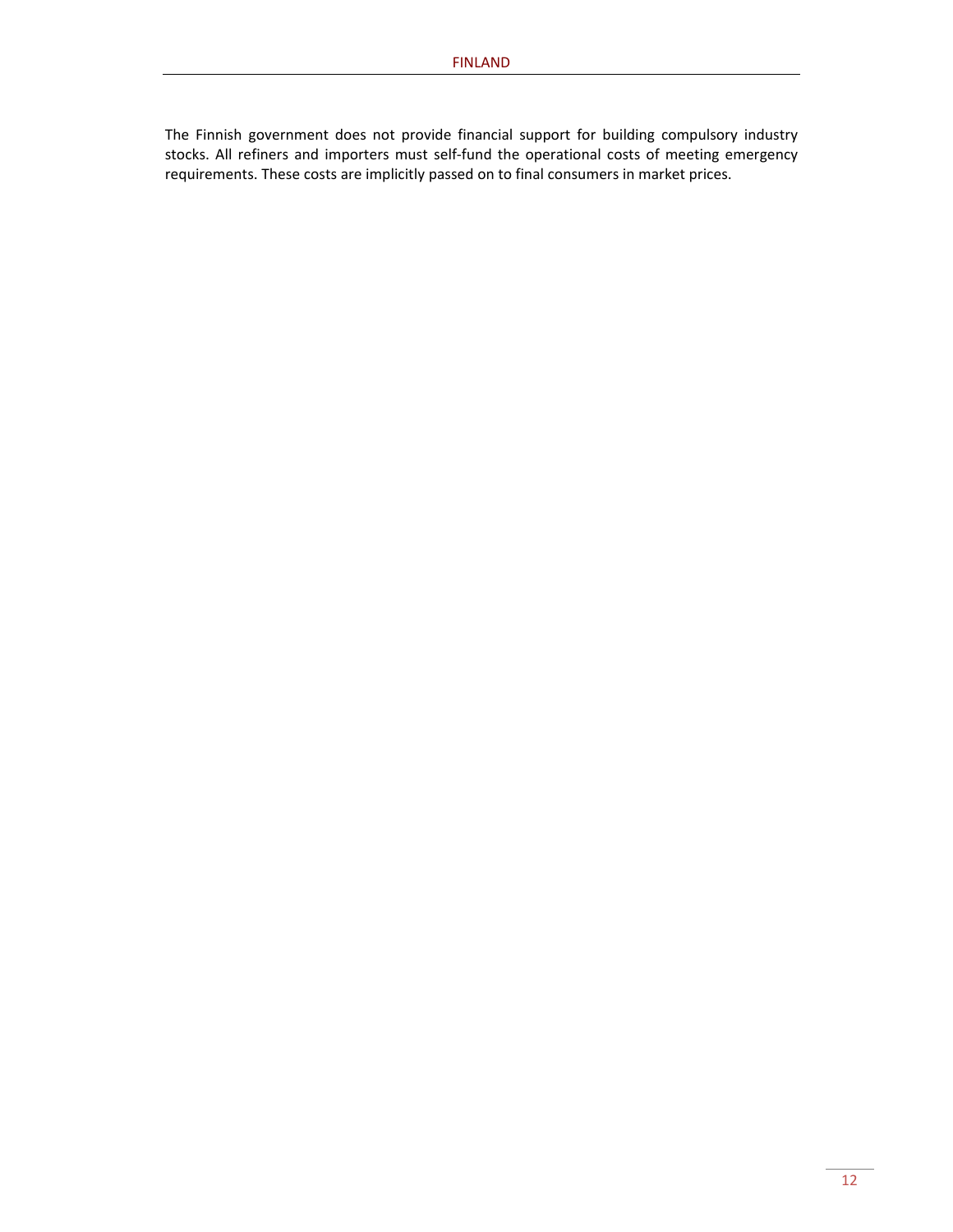# **3. Other Measures**

### **3.1 Demand Restraint**

As in other IEA countries, the transport sector makes up the single largest share of oil consumption in Finland. In 2010, the transport sector represented 47% of total oil use in the country. However, this is lower than in most IEA countries (the IEA average is around 60% for the transport sector). Following the transport sector, the industry sector represented 23% of total oil demand. The remainder of oil consumed in Finland in 2010 was in the transformation sector (14%) and the commercial/agriculture sector (11%).



*Source: Oil Information, IEA*

Demand restraint is considered as a secondary emergency response measure that could complement an oil stock release in Finland. As Finland has abundant amounts of emergency oil stocks, demand restraint measures would only be deployed in case of a long lasting severe supply disruption.

Finland's demand restraint measures would range from light‐handed measures (e.g. lowering of room temperature in space heating and limitations in ventilation and warm water) on a recommendation basis, to heavy‐handed measures (e.g. lowering of speed limit, lowering of room temperature, limitations in use of cars and rationing of traffic fuels/ light and heavy fuel oils in space heating, industrial use and agricultural use) made by compulsory orders.

Measures based on recommendation can be implemented immediately by responsible authorities, while full operations of compulsory measures require one to three months of preparation.

Plans for fuel rationing have been regularly updated to take account of changes in the Finnish oil market, according to the Act of Supply Security.

 $<sup>1</sup>$  Total Consumption (including refinery consumption), does not include international marine bunkers.</sup>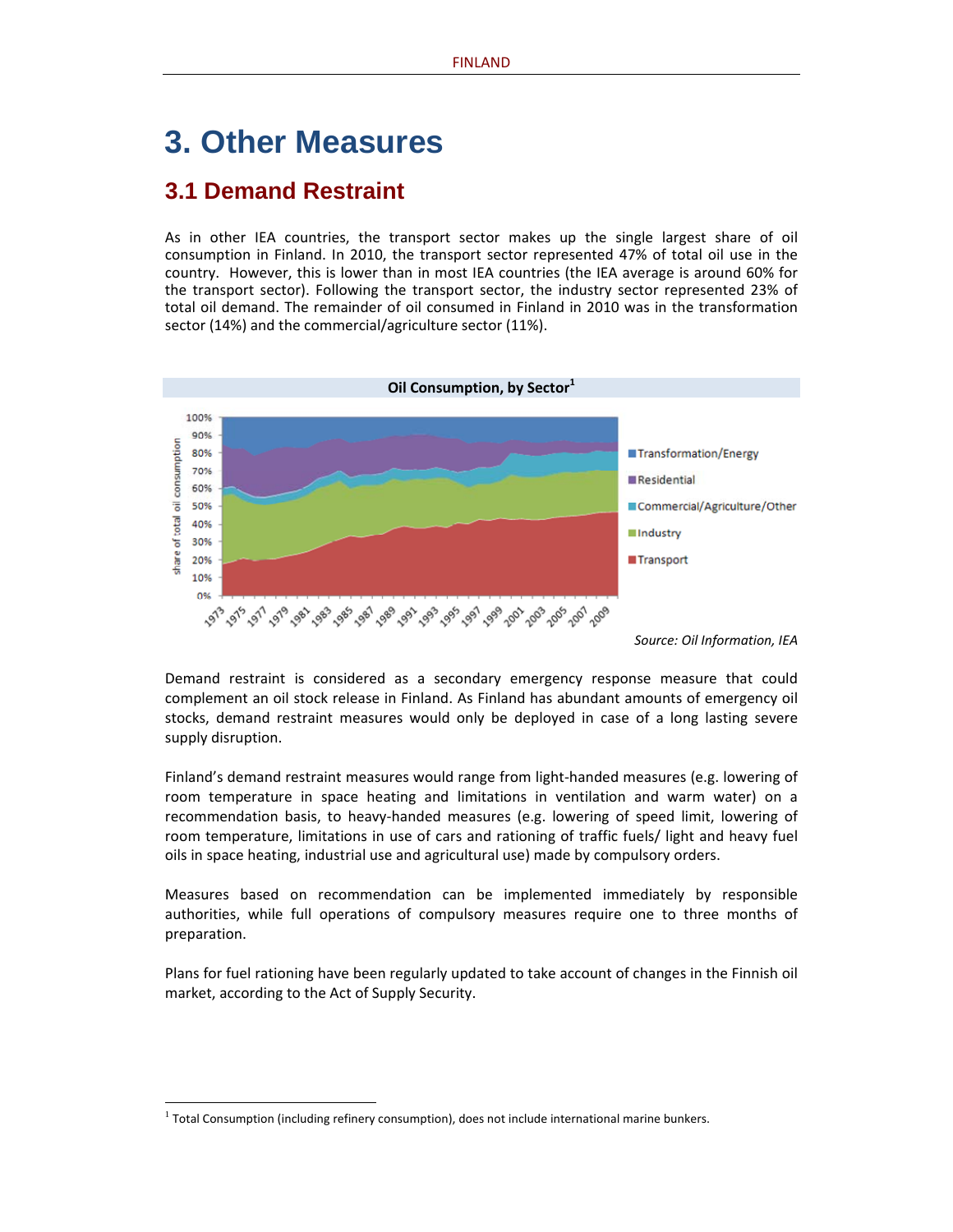### **3.2 Fuel Switching**

Short-term fuel switching from oil to other fuels is not regarded as an emergency response measure in Finland, as the ratio of oil used for power generation to Finland's total oil consumption was only 0.6% in 2010, amounting to 484 GWh. There is little potential to switch away from oil to other energy sources. According to the Administration, Finland's fuel‐switching capacity from oil to other fuels is estimated to be some 3% of the total oil consumption at a maximum in the industry and transformation sector.

### **3.3 Others**

As there is no oil production in Finland, surge production of oil is not considered as an emergency response measure in the country.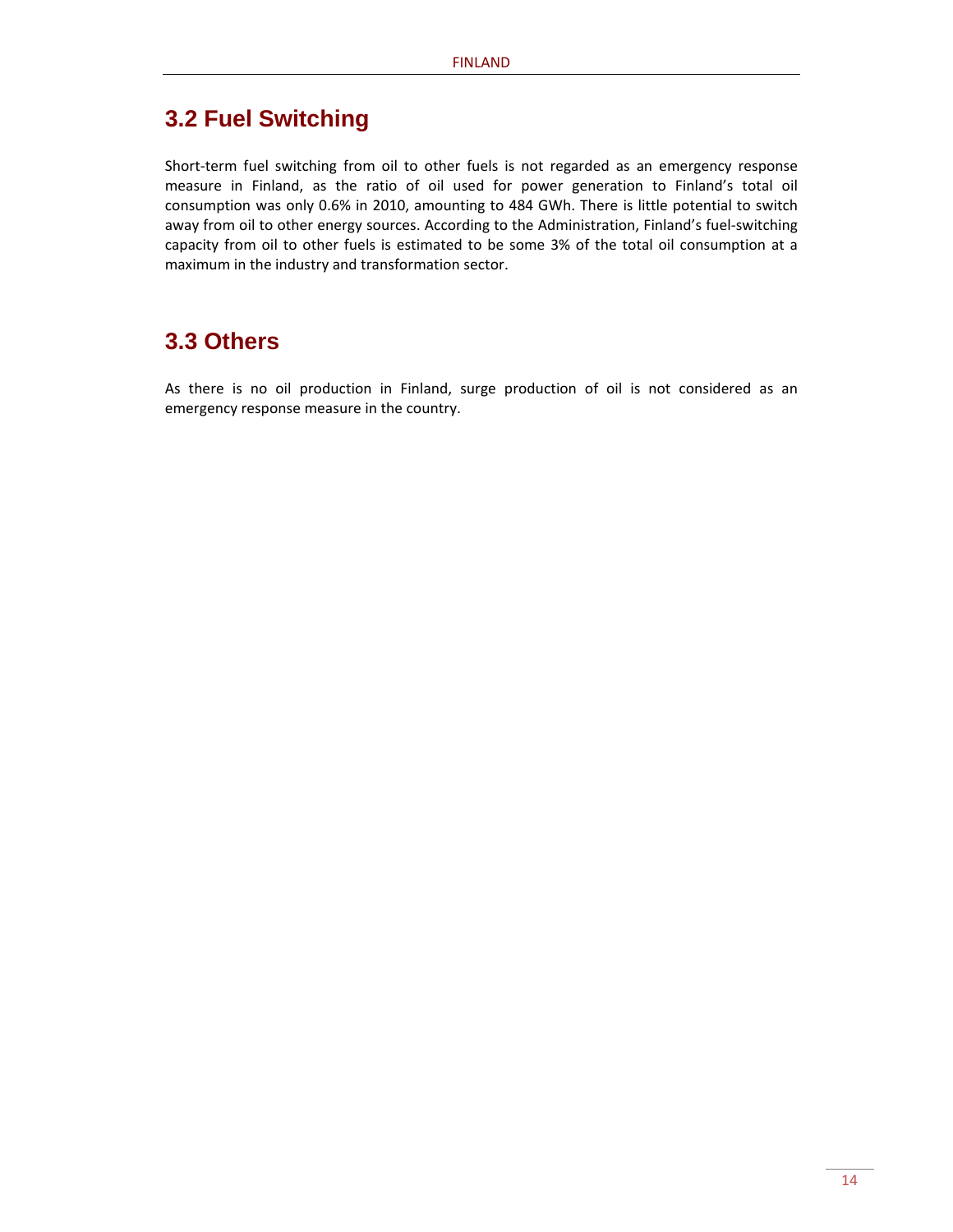# **4. Natural Gas**

### **4.1 Market Features and Key Issues**

#### **Gas production and reserves**

Apart from a small amount of biogas production, Finland has no domestic production of natural gas. With a single gas import link, Finland has been importing all of its natural gas from a single source, Russia, since 1974. Finland has no natural gas reserves / stocks.

Biogas production was 144 mcm in 2009. Around 67% of production was consumed in the country, while the other 33% was flared. Although there are 65 biogas plants (35 landfill plants and 30 reactor plants including wastewater and farms), more than 75% of the biogas was produced in landfill gas recovery plants. In addition, several projects to establish biogas production plants, with total annual production capacity of 185 GWh (or around 17 mcm), are expected to be completed by 2014.

#### **Gas demand**

Finland's demand for natural gas increased from 0.5 billion cubic meters (1.3 mcm/d) in 1974 to 5 bcm (13.7 mcm/d) in 2005, and then has been slightly decreased to 4.7 bcm (12.8 mcm/d) in 2010.



*Source: Natural Gas Information, IEA*

In 2010, the transformation sector was the largest consumer of natural gas in Finland, representing about 65% of the country's total gas consumption, while the industry and the energy sector represented 25% and 8%, respectively. Gas demand in Finland peaks in winter when gas consumption significantly increases for electricity, combined heat and power (CHP) and heat plants. The Finnish daily peak gas demand stood at some 22.1 mcm/d on 18 February 2011 (when temperatures averaged about ‐25° C), and the hourly peak consumption was 0.96 mcm/h on 8 January 2010.

The Administration estimates that gas demand will remain at the current level or decline during the next decade because of relatively high gas prices reflecting oil and other energy prices, which can lower its competitiveness against other energy sources such as nuclear energy and renewables.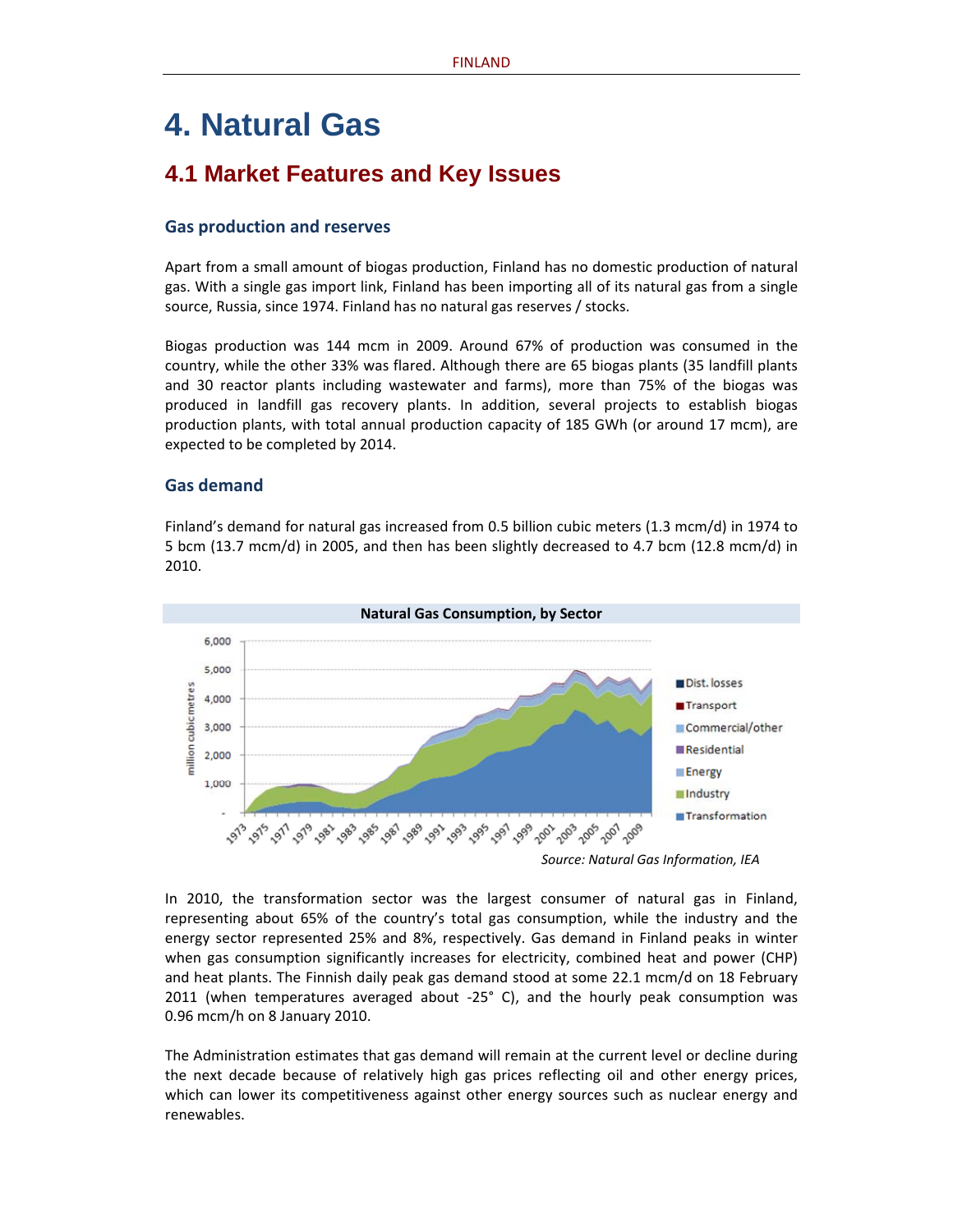#### **Gas import dependency**

Due to the absence of natural gas production, Finnish gas demand is entirely supplied by imports, all of which have come through a twin-pipeline connecting with Russia since 1974. The amount of natural gas imports from Russia equals the domestic consumption.

A single importer in the country, Gasum Oy, has agreed a contract to import Russian gas to Finland until the end of 2026. Maximum annual importing volume of the contract is 5.5 bcm or 51 TWh. Gasum Oy is currently negotiating with Gazprom to make the annual contract more flexible to take into account the downward trend of domestic gas consumption and higher peak demand. It also aims to diversify natural gas sources with a plan of constructing an LNG terminal and increasing biogas production even on a small scale.

#### **Gas Companies**

Gasum Oy is responsible for imports, transmission and wholesale trading of natural gas in Finland. It is the sole importer and wholesale supplier. The company is owned by a consortium of Fortum (major electricity company: 31%), OAO Gazprom (25%), Government of Finland (24%) and E.ON Ruhrgas International GmbH (20%).

A subsidiary of Gasum Oy runs a secondary market called Gas Exchange, where customers can make direct transaction with each other. This market is open to gas users procuring over 5 mcm per year and certain retail sellers. Around 5‐10% of total gas consumption is traded on the Gas Exchange. Although there are no interruptible contract in the country, Gasum Oy has a product "Gasum Miinus" to buy back fixed deliveries through the Gas Exchange to reduce load. The Transmission System Operator, Gasum Oy, acts as a clearing house to monitor the market.

There are over 30 regional distribution companies for regional consumers and other small scale users in the retail market for gas in Finland. Some distributors are partly owned by Gasum Oy. In 2010, there were around 37,000 customers of natural gas, around 92% of which are households for cooking. However, the share of those consumers in total consumption is below 1%, while 25 power plants accounted for around 45% of the total consumption, followed by heavy industry (42%) and district heating plants (9%). The Porvoo refinery, owned by Neste Oil Oy, is one of the largest consumers of natural gas.

The Finnish gas association has 63 actual members including the gas importer (Gasum Oy), gas distribution companies and big gas consumers.

In addition, Gasum Oy opened an LNG production plant in Porvoo in 2010. Annual LNG production capacity is about 20,000 tons (or 27 mcm of natural gas). As it is quite small, the produced LNG is used for peak‐shaving, fuel of cruise ferries and industry. As this plant is not equipped with any sending capacity to the gas network, the produced LNG would be delivered by trucks or fed into the network through mobile LNG vaporisers with a capacity of 75MW (or 0.18 mcm/d).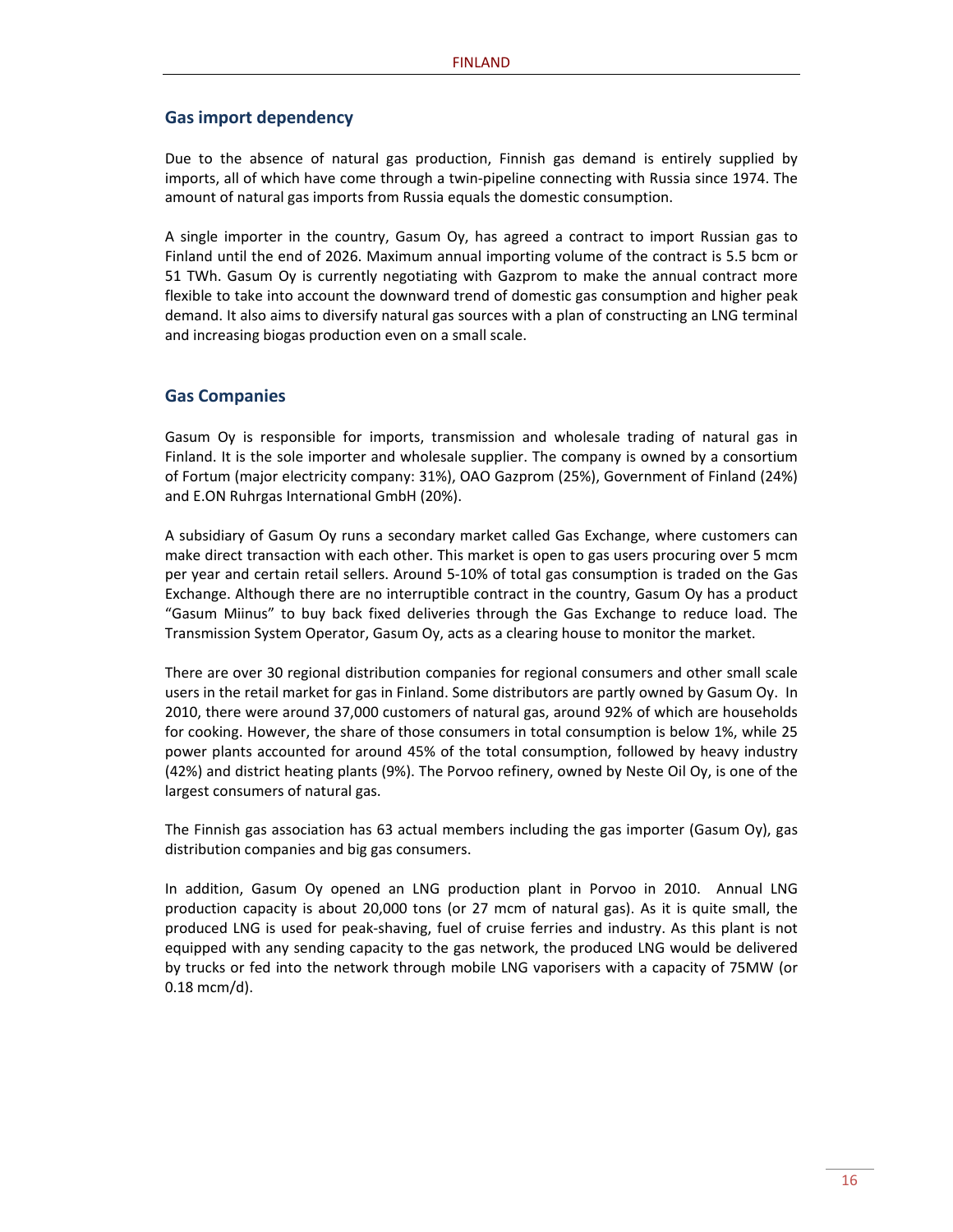### **4.2 Natural gas supply infrastructure**

#### **Ports, LNG Terminals and Pipelines**

All natural gas is imported from Russia through a twin pipeline system that can be operated separately. The maximum annual import capacity of the pipeline of 82.1 GW (around 8.2 bcm/y, 22.5 mcm/d or 0.95 mcm/h at net caloric value) in the domestic network is determined by a domestic compression centre.  $2^2$  However, the hourly peak utilisation reached around 0.96 mcm/h in January 2010, thereby exceeding the maximum technical capacity. The normal utilisation rate of the Finnish gas pipeline network is about 85%. Finland has experienced a gas supply disruption only once during the past 20 years – this lasted one day and resulted from a pipeline accident near St Petersburg in the summer of 2007. At the time Gasum Oy used linepack gas to maintain gas supplies to consumers.

The transmission system operated by Gasum Oy has approximately 1,314 km of pipeline within Finland. With the distribution grid included, the total length of the gas pipeline grid is around 3,100 km. The system has three gas compressor stations with a compressor capacity of 64 MW. In Imatra there is a natural gas receiving station, where the amount of natural gas brought into the country is measured. The other two compressor stations are located in Kouvola and Mäntsälä with the central control centre located in Kouvola. Gas pressure of the existing pipelines is 30‐54 bar pressure. There are around 200 interfaces which connect with transmission pipelines, 131 of which are pressure reduction stations in the network.

The gas grid is currently confined to the southern region of Finland, but Gasum Oy is planning to expand its natural gas transmission network to the western part of Finland, mainly to the cities of Turku and Naantali. The length of the pipeline extension would be about 200 km. In 2011, a new gas transmission pipeline was completed between Lempäälä and Kangasala (34 km). Gasum Oy has also completed constructing a new pipeline from Mäntsälä to Siuntio (89 km) last year. New pipelines are constructed for 80 bar pressure of gas.

In addition, a biogas production plant in Kouvola was connected to the natural gas transmission network in October 2011. The plant's biogas production capacity is about 7 GWh (or 0.6 mcm) per year.

There is no third party access to the gas pipelines. It will be applied if the gas network is connected to Baltic countries and other European countries, or if more than 25% of gas is supplied by another importer.

The Balticconnector project to connect Inkoo in Finland with Paldiski in Estonia, with a total capacity of 2 bcm per year, is under discussion in the context of Baltic Energy Market Interconnection Plan (BEMIP) which was initiated by the European Commission in 2008. It would allow Finland to access gas markets and storage facilities in the Baltic countries. The primary capital expenditure of the pipeline construction is estimated to be around 95-100 million Euros.

<sup>2</sup> The technical capacity of the pipeline at the border amounts to about 32 mcm/day.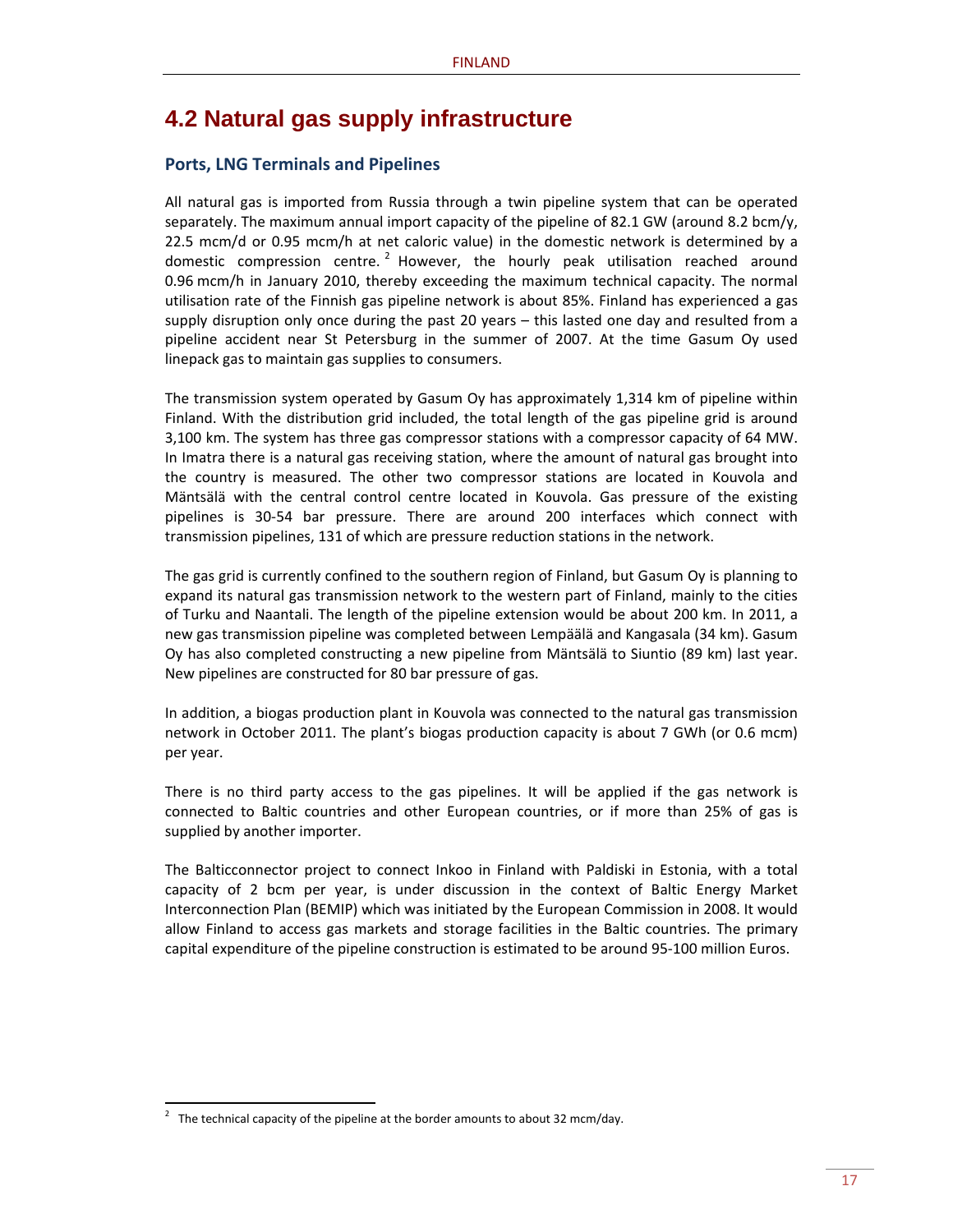#### **Storage**

Finland has no large scale gas storage capacity in the country. All natural gas storage facilities in Finland are in the form of pipelines and spherical storages for daily balancing and peak shaving, which amounts to around 10-14 million cubic meters.<sup>3</sup> In addition, Gasum Oy operates an LNG storage facility with a capacity of 2,000 cubic meters for produced LNG in Porvoo.

A potential future connection to the Baltic countries via the Balticconnector project might create possibilities to use gas storage facilities in Latvia, as Finland's geological structure makes domestic storage very expensive to build.



**Natural Gas Infrastructure Map**

 $3$  Around 4 mcm swings due to seasonal demand changes.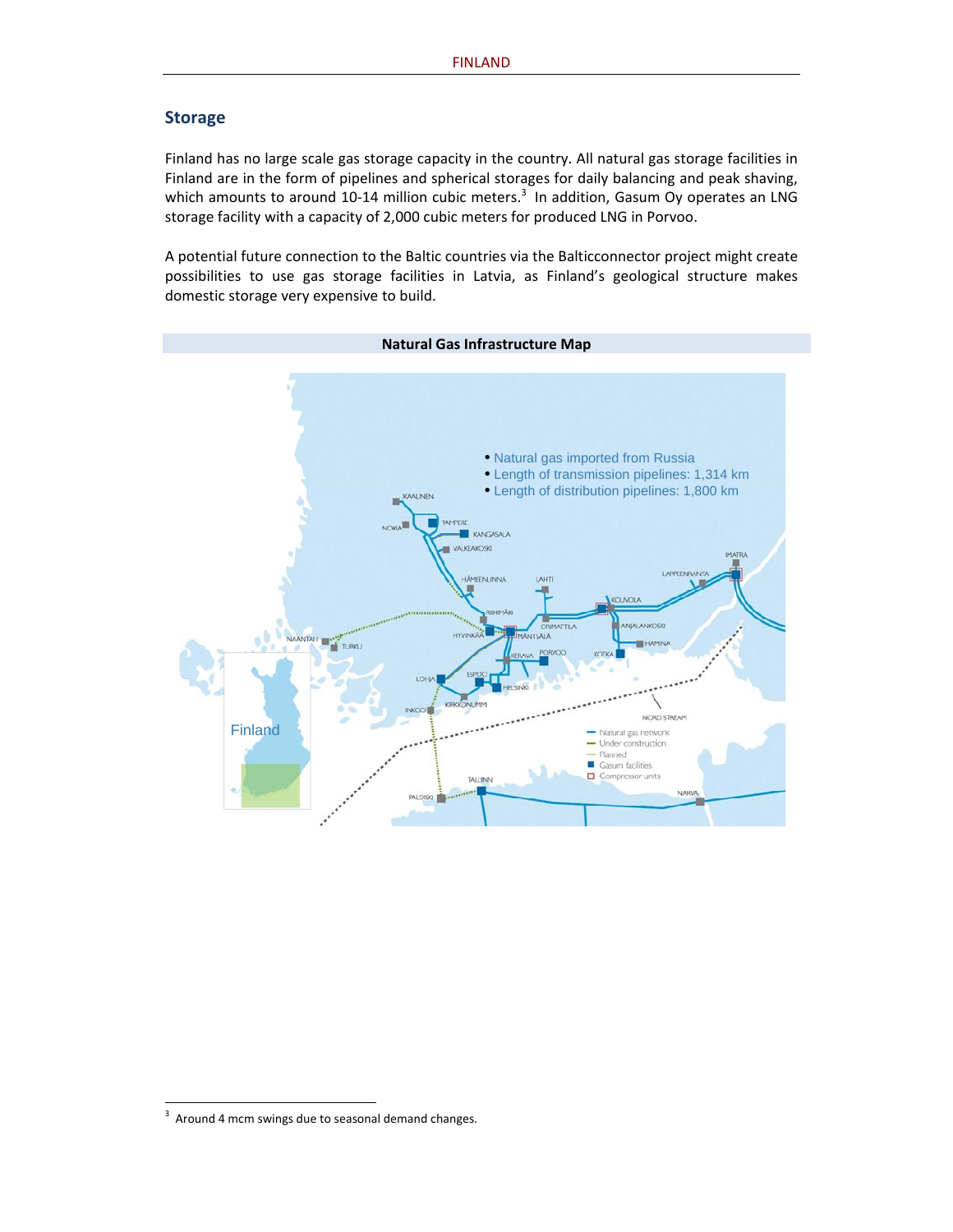### **4.3 Emergency Policy for Natural Gas**

Key elements for Finland's overall gas security policy are compulsory stocks in the form of alternative fuels for fuel switching, control of excess supply and cut back of contractual supplies, as stated in the Gas Emergency Response Plan, updated by the Oil Pool (natural gas section) of the NESO in 2011.

The Act on Compulsory Stockholding of Imported Fuels (1994) sets the standard of gas supply security for suppliers. The gas importer (Gasum Oy) and gas plants are required to hold alternative fuel stocks corresponding to three month's natural gas import. Municipal users consuming over 15 mcm of natural gas per year are also obliged to hold alternative stocks corresponding to three months of consumption. Substitute fuels are light or heavy fuel oil and/or propane gas. Industry users consuming gas as raw material have no obligation. The release of compulsory alternative fuel stocks would be decided by NESA in the event of a gas supply disruption.

According to the Act on Security of Supply (1992), NESA holds alternative fuels for gas disruption, and it decides the amount of its stocks with consideration for the Government's objective to have stocks of imported fuels corresponding to five months' consumption of all imported fuels. It covers stocks for industrial use on which there is no stockholding obligation. An emergency supply fee of 0.084 Euros per MWh is levied on natural gas users in order to maintain the public stocks of alternative fuels.

The Oil Pool of the Finnish NESO has a permanent natural gas section composed of members representing Gasum Oy (TSO), natural gas users in the communities and industrial users of natural gas, the Finnish Gas Association and NESA. As Neste Oil Oy is one of the largest users of natural gas, its representative participates in the natural gas section as well. The natural gas section led by the industry plays an active role by implementing emergency exercises and updating its operational handbook in 2011.

#### **Emergency response measures**

Finnish TSO (Gasum Oy) has an early warning system deployed with a Russian control centre which is located 150 km from Finland. Due to another data connection system with Russia, Gasum Oy is able to monitor pipeline flow to 500 km within Russia. This system allows Gasum Oy to monitor real time gas flows in Russia and get early warning of potential disruptions in order to implement contingency plans switching to the parallel gas pipeline or deploy emergency response measures.

In the initial stage of a gas emergency, when a shortage of gas supply is anticipated, the TSO will first endeavour to curb consumption by increasing the price for excess gas and implementing a buy back system through the Gas Exchange. Price increases to balance gas supply and demand were used for peak shaving of natural gas in 2010.

If these measures are not sufficient to mitigate the impact of a gas disruption, the TSO will reduce the contractual capacities of all its customers on a pro-rata basis, except for protected customers (detached houses and other residential properties that directly use natural gas), as most residential buildings cannot use substitute fuels. Consumers can also reduce their own